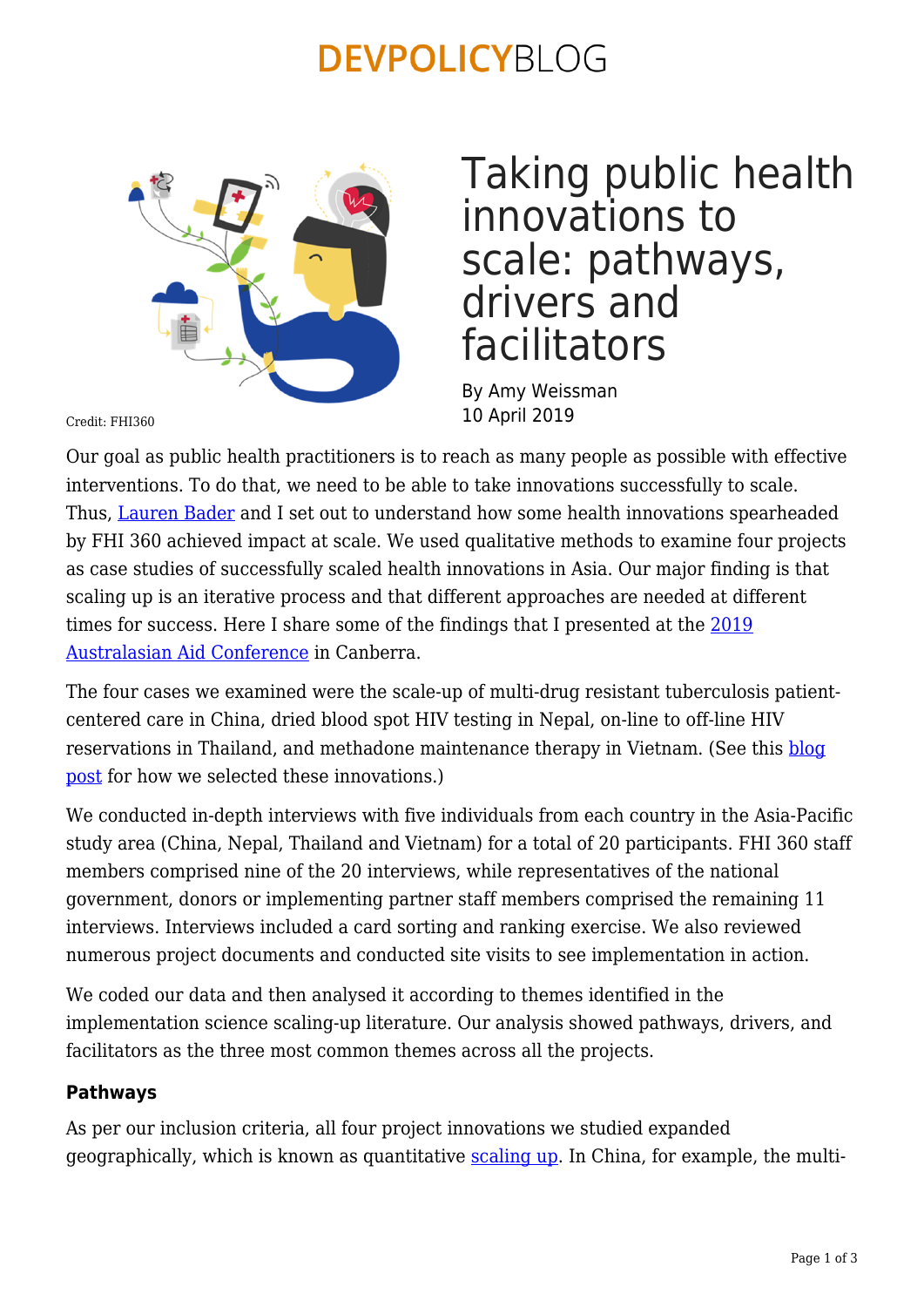# **DEVPOLICYBLOG**

drug resistant tuberculosis patient-centered care project began as a pilot in three sites in one city in Yunnan Province. Based on routine monitoring data, the model was deemed a success, replicated or adapted, and adopted in new sites, eventually reaching 19 provinces across the country.

Yet, the projects we examined used additional pathways while simultaneously expanding geographically. HIV clinics in Vietnam incorporated methadone maintenance therapy, an example of the [integration pathway.](https://journals.plos.org/plosmedicine/article?id=10.1371/journal.pmed.1001049) In Thailand, when the on-line to off-line intervention added HIV testing sites it adjusted the platform to each clinic's data system and brand, known as the [tailoring](https://academic.oup.com/heapol/article/25/2/85/642092)/[adaptation pathway.](https://www.sciencedirect.com/science/article/pii/S0140673613609964?via%3Dihub) And, in Nepal, policy change – incorporating dried blood spot testing into national guidelines – ensured this approach became part of prevention of mother-to-child transmission services, known as [vertical scaling up.](https://www.who.int/immunization/hpv/deliver/scalingup_health_service_delivery_who_2007.pdf)

#### **Drivers**

In the projects studied, a number of different actors drove the scale-up process and they did so at different times. For instance, in China, Nepal and Vietnam, the national government primarily led the scale up. But this was only after an initial push by FHI 360 or the donor. We also learned that different drivers played different roles, for example in Vietnam, FHI 360 – a non-governmental organisation – provided technical assistance, while the government drove policy change.

#### **Facilitators**

We identified a number of facilitators that were common to all projects, including having a champion, generating and using data, and recognising the problem and recognising the innovation as the solution.

Having a champion of the scaling-up process was the most commonly cited facilitator, but what we learned – similar to the other themes we examined – is that there were different champions at different points in the process. In Vietnam, a local government official served as the project's champion in the early stage, but over time, the Deputy Prime Minister became the champion, and it was this shift from local to national that pushed scale-up further. From our study, we see that it is vital to have a champion at each growth phase, but that the champion may change from phase to phase.

During one of our interviews, an implementing partner noted, "The most critical factor was recognition and commitment from central government and local government leadership. We needed to identify a key person who was very determined. In Vietnam, that was the Deputy Prime Minster. After he heard from specialists, he spearheaded all the activities."